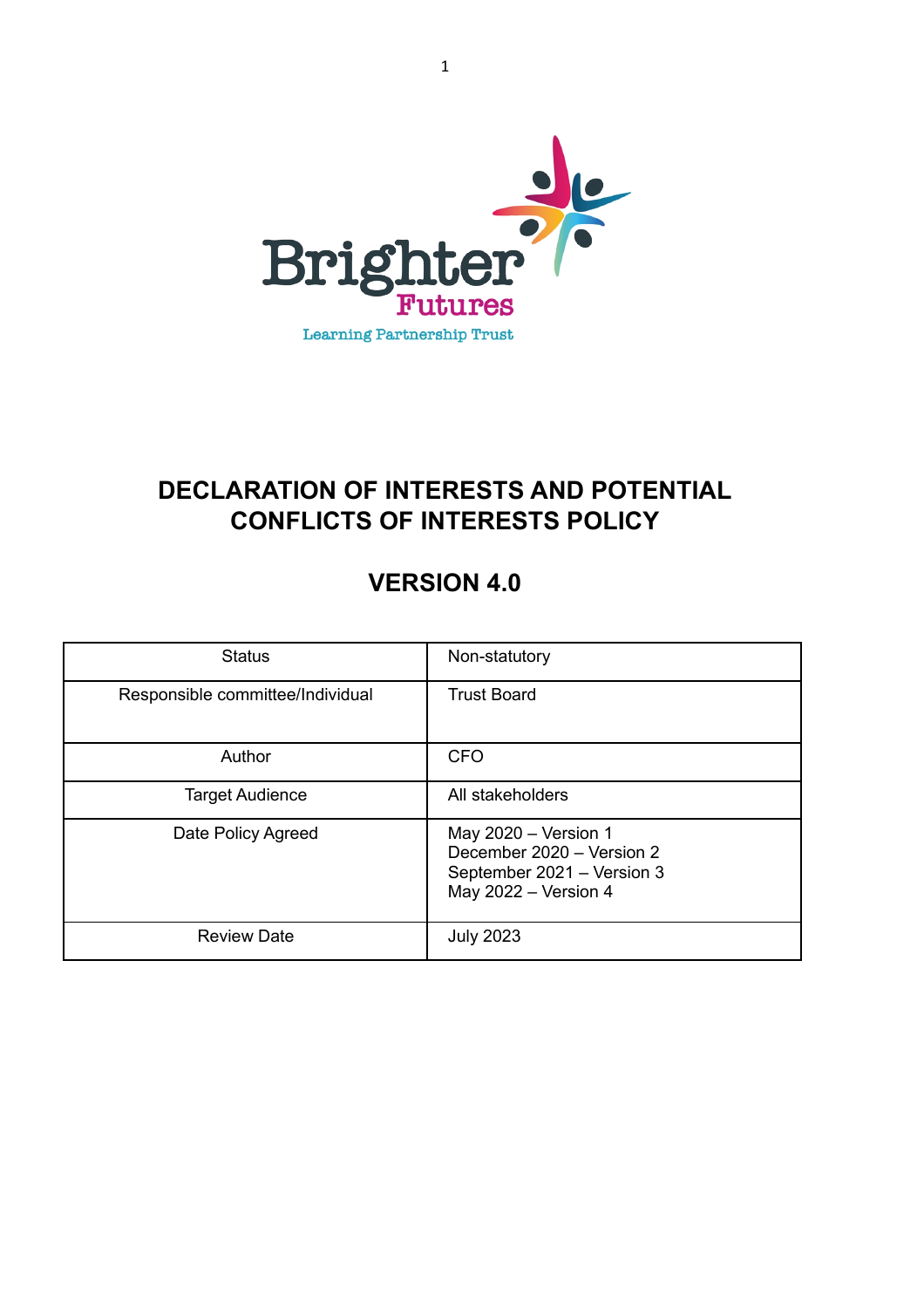## Contents:

| <b>1.</b> Policy statement                                            | 3 |   |
|-----------------------------------------------------------------------|---|---|
| $2 \rightarrow$ Scope                                                 | 4 |   |
| 3. Roles and Responsibilities                                         | 4 |   |
| 4. Equality and Diversity                                             | 4 |   |
| 5. Definition                                                         | 4 |   |
| <b>6.</b> Declaring a Conflict of Interest                            | 6 |   |
| <b>7.</b> Managing a Conflict of Interest                             |   | 6 |
| <b>8.</b> Failure to Declare a Conflict of Interest                   | 7 |   |
| <b>9.</b> Monitoring Compliance With and Effectiveness of this Policy | 8 |   |
| 10. Review                                                            | 8 |   |

## Appendices

| Appendix 1 | Declaration of Interests Form                       | q  |
|------------|-----------------------------------------------------|----|
| Appendix 2 | Guide for Assessing Potential Conflicts of Interest | 12 |
| Appendix 3 | Register of Interests                               | 15 |
| Appendix 4 | Guidance                                            | 16 |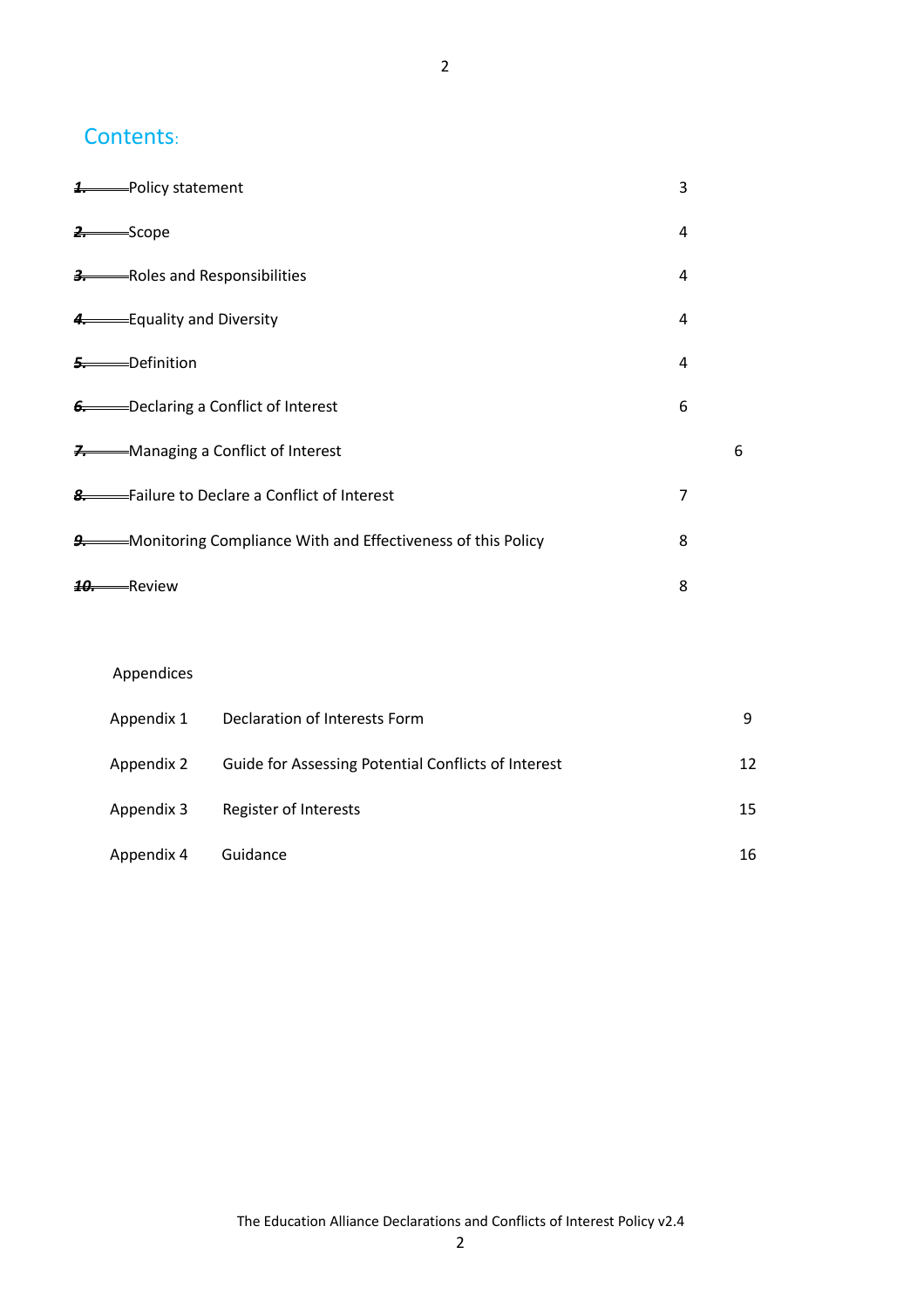#### POLICY STATEMENT

As Directors of a charitable company limited by guarantee, Trustees have two sets of similar duties to avoid conflicts of interest. The first duty comes from the charity law imposed by virtue of their position as charity law trustees, and the second duty comes from company law and is imposed by virtue of their position as company law directors.

Trustees, Members and Governors are obligated to act in the best interests of Brighter Futures Learning Partnership Trust (the Trust), in accordance with the Trust's memorandum and articles of association.

 Conflicts of interest can lead to decisions that are not in the best interests of the organisation and which are invalid or open to challenge. Even perceived conflicts of interest can damage the Trust's reputation, therefore it is crucial that actual, potential and perceived conflicts of interest are declared at the earliest opportunity, enabling the Trust to assess the level of conflict and to decide on an appropriate course of action. The existence of a conflict of interest does not reflect on the integrity of an individual as long as it is properly addressed. The Trust has effective systems, processes and associated documentation to ensure declarations are encouraged, recorded, assessed and any associated risks are mitigated.

This policy should be read in conjunction with the Trustees/Governor's Code of Conduct and the Governor Handbook. It is written in line with the Companies Act 2006. A breach may require Member consideration and serious cases may be referred to the Charity Commission.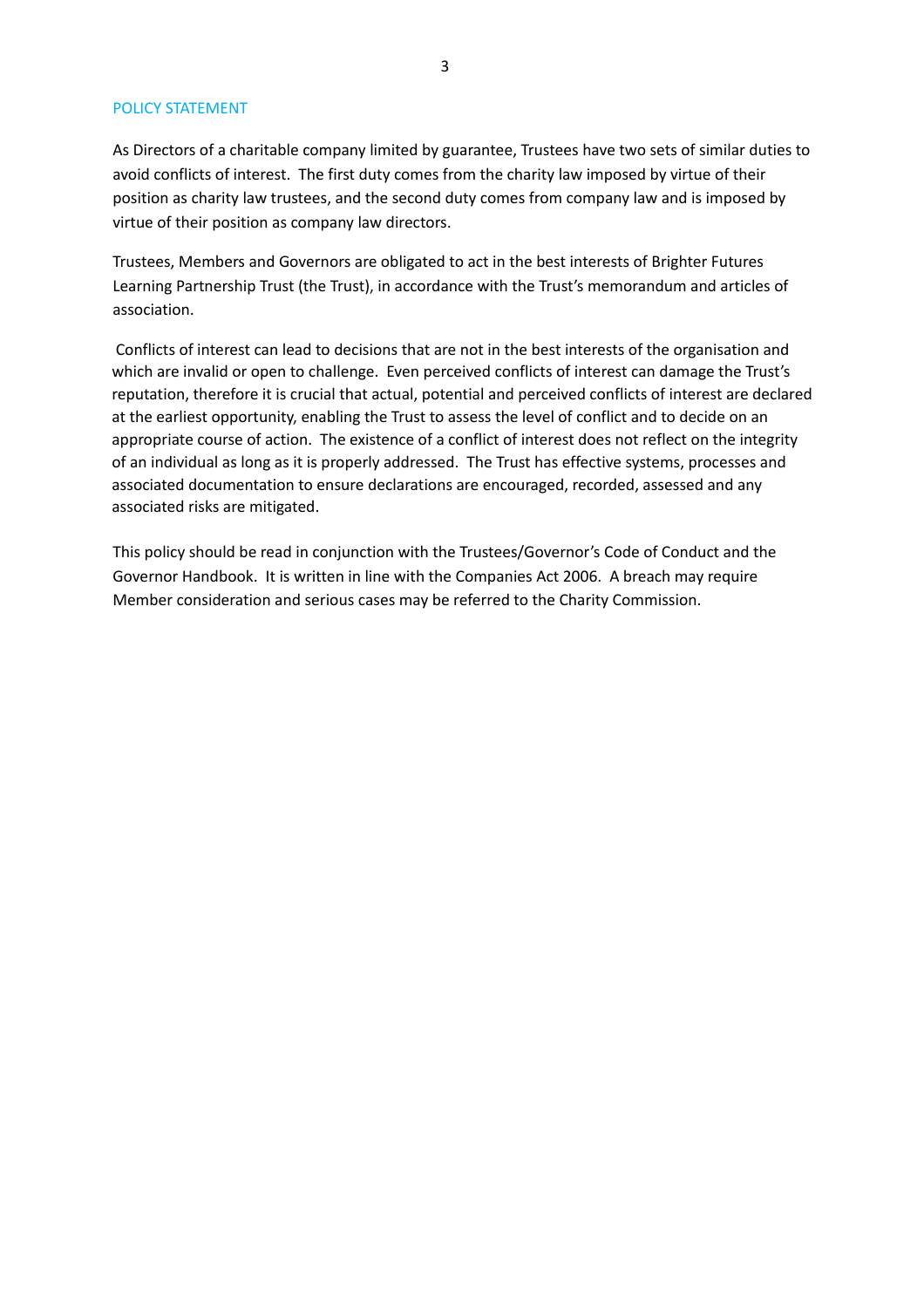#### *1.* SCOPE

This policy applies to Members, Trustees, Governors, the Executive Team and all staff.

#### **2.** ROLES AND RESPONSIBILITIES

**The Board of Trustees is responsible for monitoring the effectiveness of this policy, ensuring that an appropriate framework is in place to enable and encourage declarations of any actual, potential or perceived conflicts of interest at the earliest opportunity. Members, Trustees, Governors staff involved in procurement must adhere to this policy and a register of all Member, Trustee and Governor interests will be maintained by the Central Team. Whilst the register will be reviewed annually, declarations of interest must be made as and when they arise.** 

The CEO is responsible for ensuring that declarations are appropriately assessed and any associated risks are mitigated accordingly.

 The Central Team are responsible for ensuring that all Members, Trustees, Governors, the Central Executive Team and staff complete a declarations form each year and that any declarations are appropriately managed and mitigated.

All Members, Trustees, Governors, staff, workers and volunteers have a responsibility to declare any actual, potential and perceived conflicts of interest as they arise. If individuals are unsure, they should err on the side of caution and declare the potential conflict. If individuals become aware of another individual's undeclared conflict of interest, they must raise the issue with their line manager or their Headteacher, Principal, CEO, CFO in the first instance.

#### **3.** EQUALITY AND DIVERSITY

Brighter Futures Learning Partnership Trust is committed to:

- **•** Promoting equality and diversity in its policies, procedures and guidelines
- Delivering high quality teaching and services that meet the diverse needs of its student population and its workforce, ensuring that no individual or group is disadvantaged

#### *4.* DEFINITION

A conflict of interest occurs when an individual's ability to exercise judgement or act in the best interests of the Trust could be impaired or otherwise influenced by their involvement in another role or relationship. The individual does not need to exploit his/her position or obtain actual benefit, financial or otherwise, for a conflict of interest to occur. A potential for competing interests and/or a perception of impaired judgement or undue influence can also be viewed as a conflict of interest. A conflict of interest exists even where there is the possibility that an individual's personal or wider interests could influence the individual's decision-making and even the perception that there is a conflict can damage the Trust. Conflicts of interest relate to an individual's personal interests and the interests of those connected to them.

Conflicts can arise from an indirect financial interest (e.g. payment to a spouse) or a non-financial interest (e.g. reputation/status). Conflicts of loyalty are a particular type of conflict of interest in which an individual's loyalty or duty to another person or organisation could prevent them from making a decision only in the best interests of the Trust (e.g. where an individual is a member of The Education Alliance Declarations and Conflicts of Interest Policy v2.4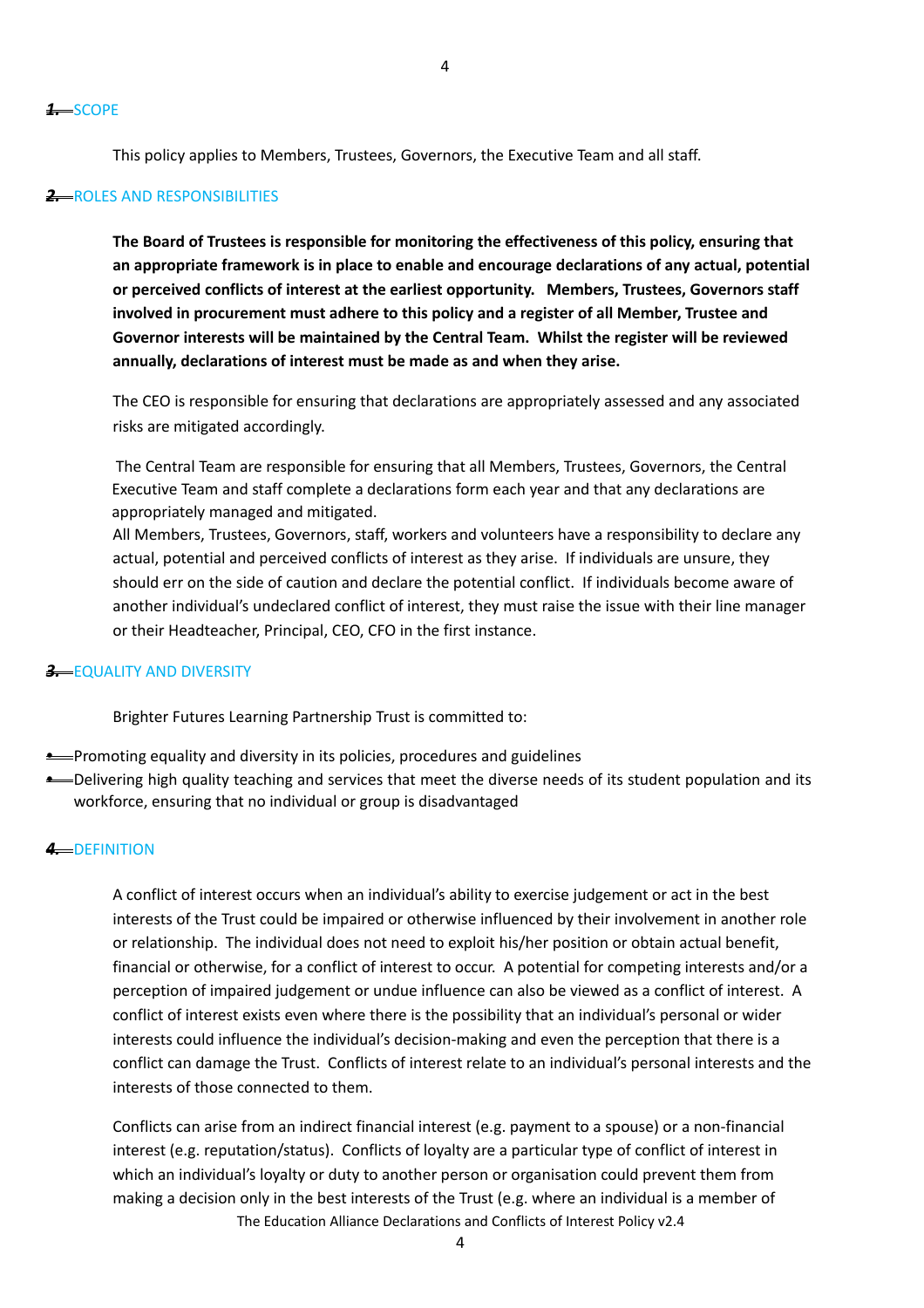another organisation or has an affiliation). Conflicts can arise from personal or professional relationships with others (e.g. where the role or interest of a family member, friend or acquaintance may influence an individual's judgement or actions or could be perceived to do so). Some conflicts of loyalty arise because an individual has a competing legal obligation or duty to another organisation or person. Others result from conflicting loyalties which individual's owe or may feel towards family, friends or other people or organisations who are part of the individual's network.

A connected person could be a family member, relative, business partner, friend, acquaintance, or organisation the individual has an interest in through ownership, influence or affiliation.

The following list is not intended to be viewed as an exhaustive list, but purely provides some examples of potential conflicts of interest:

- Where an employee works for another organisation
- **•** Any directorships, partnerships and employments with businesses
- Voluntary or remunerated positions, such as trusteeship, local authority positions and other public positions
- Membership of professional bodies or mutual support organisations, including political parties
- Trusteeships and Governorships at other educational institutions and charities
- Investments in unlisted companies, partnerships and other forms of business, major shareholdings and beneficial interests
- Gifts or hospitality offered by external bodies (declined or accepted in the last 12 months)
- Where a family member or close personal relationship exists with an external body or somewhere where the individual may be in a position to award services or collaborate with

A perception of wrongdoing, impaired judgement or undue influence can be as detrimental as any of them actually occurring. If there is any doubt as to whether or not a conflict of interest exists, the individual should assume it does and declare it. A financial gain is not necessary for a conflict to exist.

The Trust is committed to ensuring the seven principles of public life developed by the Nolan Committee are applied consistently:

- **•** Selflessness
- Integrity
- Objectivity
- Accountability
- Openness
- Honesty
- Leadership

Individuals must not seek or accept any preferential benefits from private companies with which they have had or may have dealings with on behalf of the Trust. Every individual has a duty to ensure they are not put in a position of risk of conflict between private interests and their Trust duties.

All contractual obligations to the Trust must be completed before any other work is undertaken. If the individual believes a conflict may arise, they must contact their line manager and/or Central Team immediately.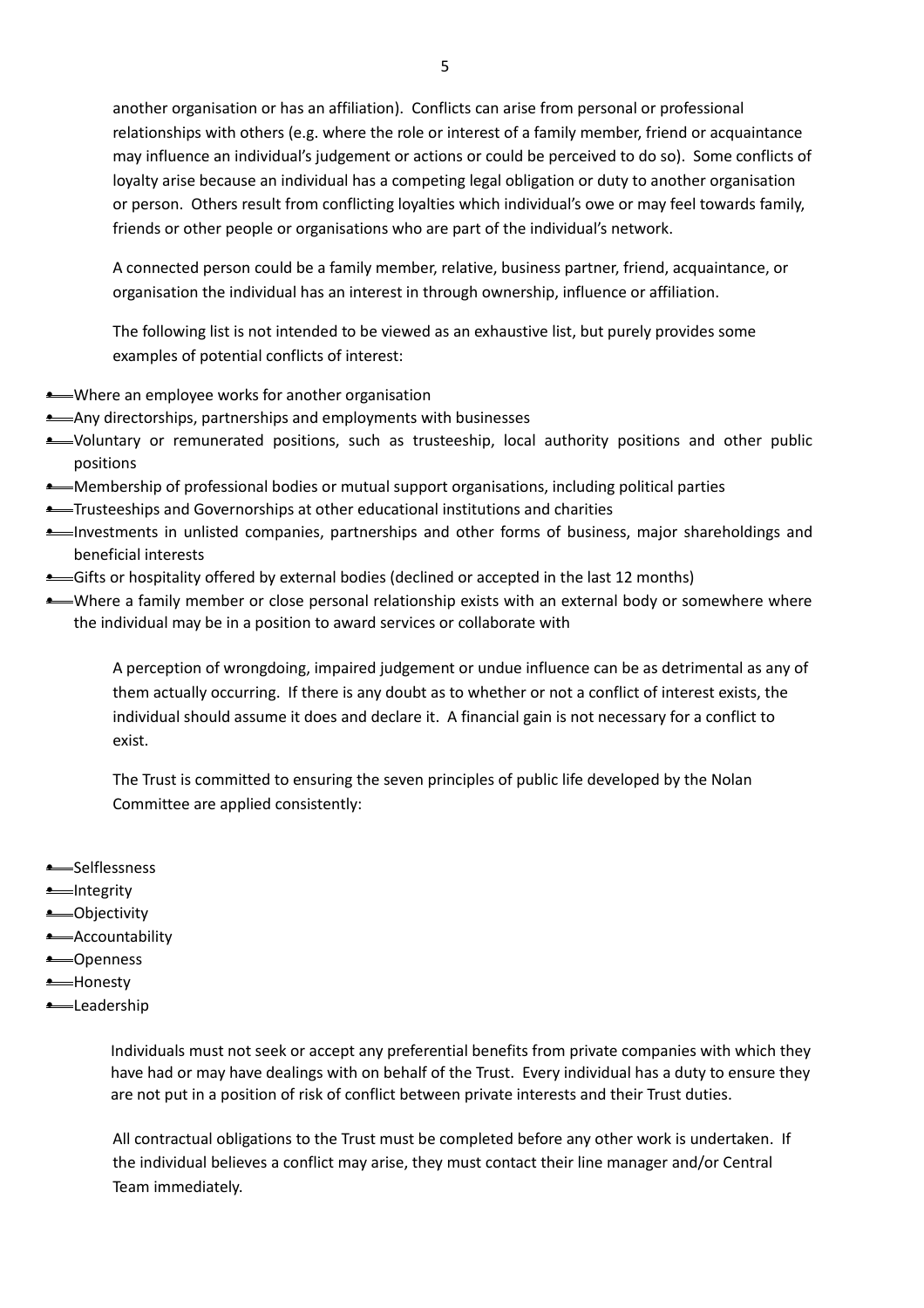Under the Bribery Act 2010 any money, gift or consideration received by an individual from a person or company seeking a contract or decision that is of benefit to them will have been deemed to have been received under a bribe. The Trust does not require minor gifts such as pens, pencils and calendars to be declared, but any other gifts, offers of gifts and hospitality (other than meals/buffets provided by suppliers) must be declared in writing and submitted to the Governance team. The Trust has a Gifts and Hospitality Policy which employees are required to adhere to. If an individual feels they may have been offered a bribe or incentive to place an order or procure a service from a specific provider they must notify a member of the Central Executive Team immediately.

#### **5. DECLARING A CONFLICT OF INTEREST**

Each individual has a responsibility to identify and declare conflicts of interest. Declarations should be made as they arise and the Trust will explore potential conflicts of interest as a matter of course as follows:

- Applicants for any appointment in the Trust, including Member, Trustee and Governor appointments, will be asked to declare any potential conflicts of interest and acute/extensive conflicts may result in an applicant not being appointed, thus removing the conflict of interest
- The register of interests is reviewed on an annual basis, and Members, Trustees, Governors, the Executive Team and staff involved in procurement and/or financial decision-making, must complete a return, even if it is a nil return.
- Members, Trustees, Governors and others will be asked to declare any interest they have in any agenda item before it is discussed at decision-making meetings (e.g. Board and LGB meetings) and prior to any involvement in procurement processes. Even if an interest has already been declared and is detailed on the Register of Interests, the individual is required to declare their interest and have this declaration recorded in the minutes of the meeting
- Where an individual changes role or responsibility, any change in their interests must be declared
- Wherever an individual's circumstances change in a way that affects the individual's interests (e.g. where an individual takes on a new role outside the Trust or establishes a new business or relationship) a further declaration should be made to reflect the change in circumstances. This could involve a conflict of interest ceasing to exist or a new one materialising.

Early identification of conflicts of interest is key to ensuring that individuals act only in the best interests of the Trust, protecting their own and the Trust's integrity.

In declaring an interest, individuals provide the Trust with the opportunity to:

- **•** Assess the conflict and associated risks
- Consider whether serious conflicts of interest should be removed or require authority
- Consider whether affected individuals should participate in any decisions where they or a connected party stand to gain, whether directly or indirectly
- **•** Carefully manage any participation by a conflicted individual
- Demonstrate robust management of declaration of interests and conflicts of interest

#### **6.** MANAGING A CONFLICT OF INTEREST

Once a declaration has been made, the Trust must assess the materiality of the interest (e.g. the potential for the individual and/or the connected party to benefit from any Trust decision) and the

The Education Alliance Declarations and Conflicts of Interest Policy v2.4

6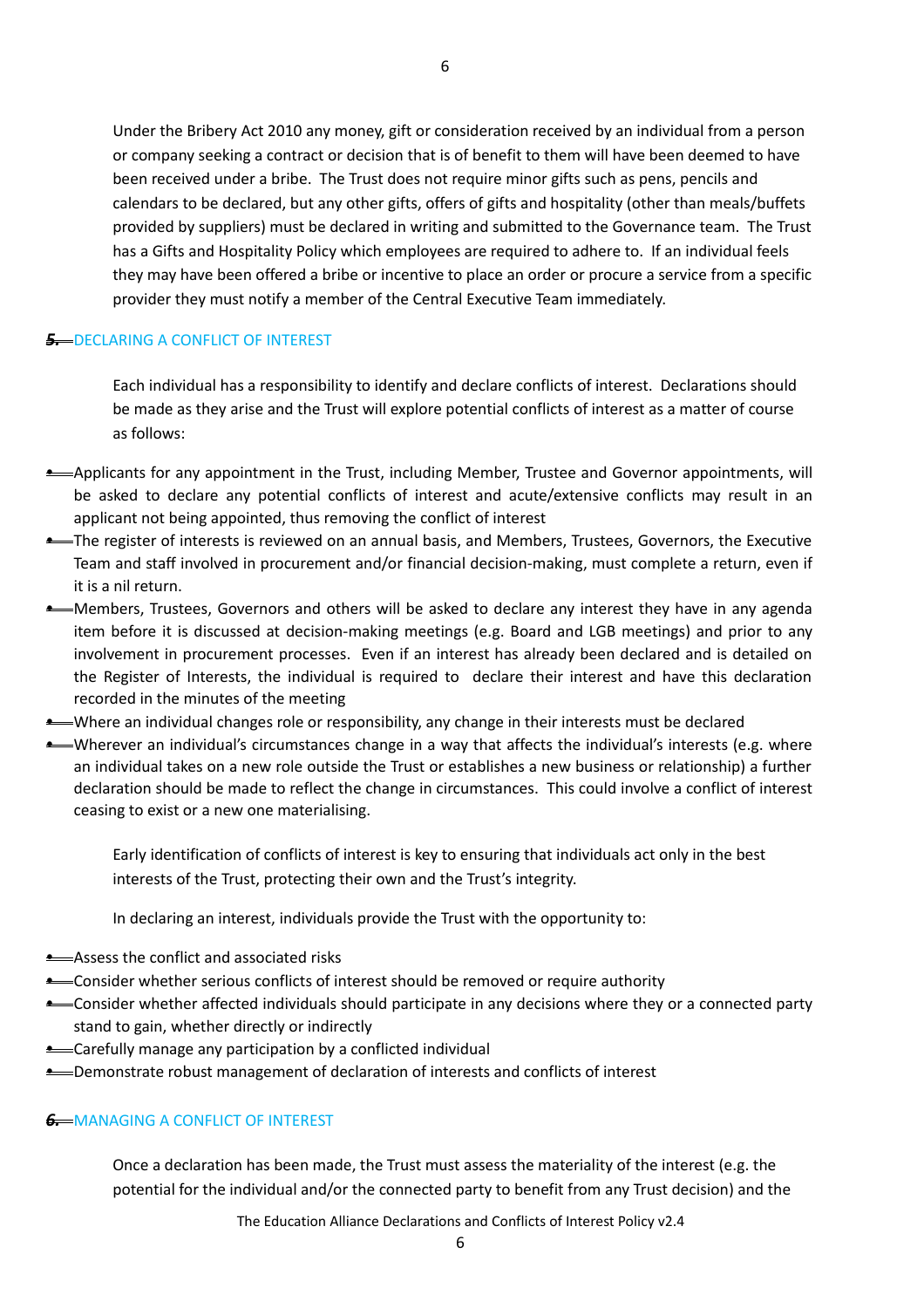extent of the interest. The Trust will ensure that a written record of decisions relating to conflicts of interest detail the following:

- **•** The nature of the conflict
- Which individuals are affected
- Whether any conflicts of interest were declared in advance
- **•** An outline of the discussion and decision
- Whether anyone withdrew from the discussion
- **•** How the Trust took the decision in the best interests of the organisation

In managing the conflict, the individual may:

- **•** Be excluded from meetings or parts of meetings where related issues are discussed
- Attend the meeting and be involved in the discussion, having declared an interest, but they may not be able to participate in any decision-making

Where there is a conflict of interest and the affected individual and connected parties do not stand to gain any benefit, the affected individual must declare their interest and the Trust will then decide on their level of participation, if any, in discussions, decisions and procurement processes. In assessing the best course of action, the Trust will:

- Make their decision only in the best interests of the Trust
- Always protect the Trust's reputation and be aware of the impression their actions and decisions may have on other stakeholders
- Demonstrate that the decision was made in the best interests of the Trust and independently of any competing interest
- **•** Require the withdrawal of the affected individual from any decisions where the individual's other interest is relevant to a high risk or controversial decision, or could significantly affect or could be seen to significantly affect the individual's decision making
- Allow an individual to participate where the existence of his/her other interest poses a low risk to decision making in the Trust's interests
- **•** Be aware that the presence of a conflicted individual can affect trust between individuals which may inhibit free discussion and might influence decision making in some way

Individuals cannot use information obtained at the Trust for their own benefit or that of another person or organisation.

Where the declaration is viewed to significantly impact on the individual's ability to undertake their role as a Member, Trustee or Governor they may be required to resign or be removed from office.

All decisions relating to the management of a conflict of interest should be recorded in the minutes of the meeting and where the Chair is the individual with a conflict of interest, the Vice-Chair will deputise.

Acute and/or extensive conflicts of interest in relation to Members, Trustees and Governors may result in the Trust seeking authority from the Charity Commission.

#### **7.** FAILURE TO DECLARE CONFLICTS OF INTEREST

Any failure to declare a conflict of interest will be viewed as a serious issue and there can be serious consequences for the affected individual, the Trust and the public trust and confidence. Individuals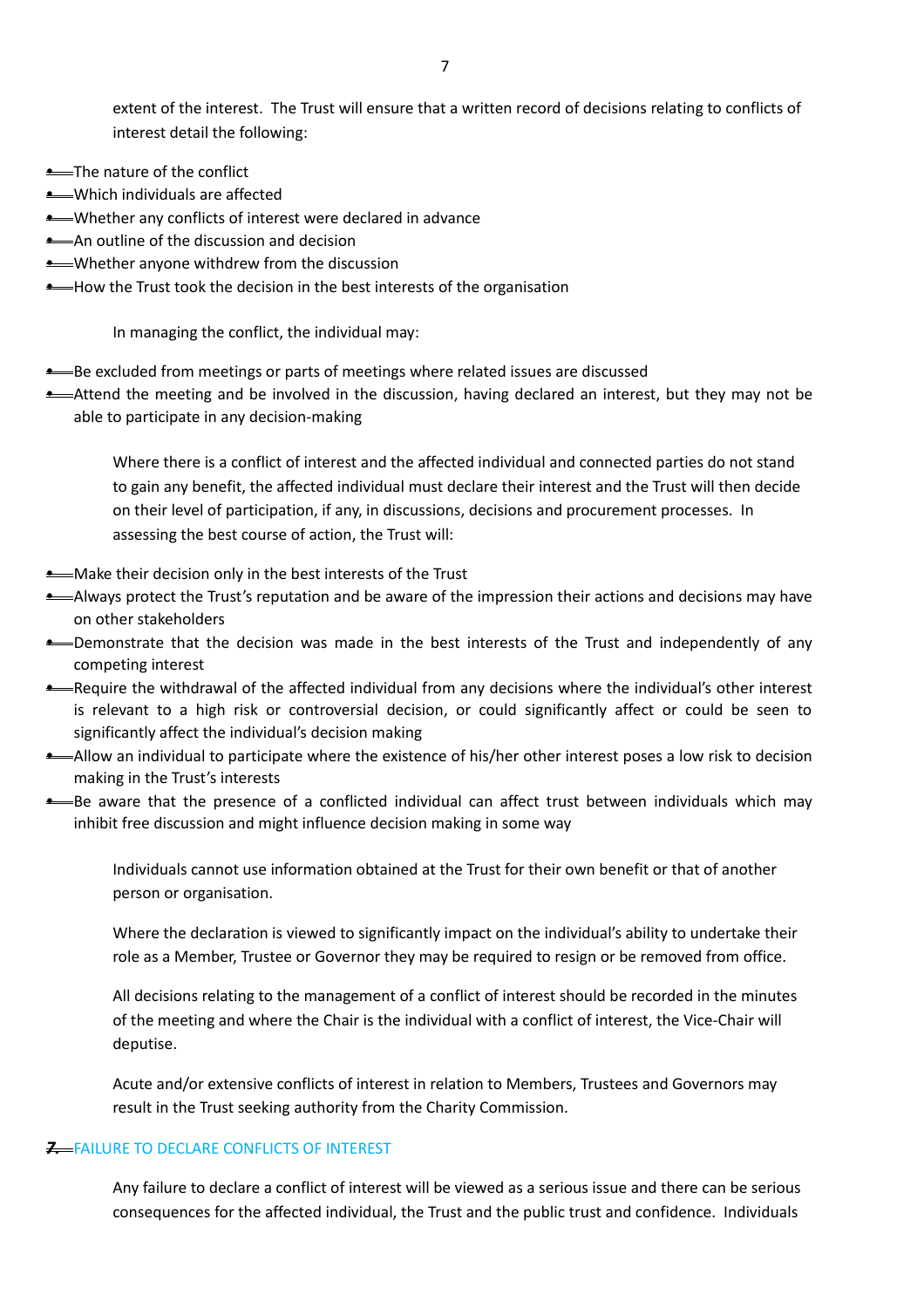who fail to identify and declare any conflicts of interest (actual, potential or perceived) will fail to comply with their responsibilities under this policy. A failure to declare interests could result in disciplinary action being taken. Members, Trustees and Governors that fail to declare any conflicts of interest will also fail to comply with their personal legal responsibility to avoid conflicts and act only in the best interests of the Trust. Where Members, Trustees and Governors act outside the terms of the Governance Handbook and the Scheme of Delegation and/or the law their decisions may not be valid and could be challenged by the Charity Commission or by an interested party. Procurement decisions can also be viewed as invalid and open to challenge, bringing into question the integrity of the Trust. Failure to declare conflicts of interest affect the Trust's ability to assess and manage conflicts appropriately.

### **8.** MONITORING COMPLIANCE WITH AND EFFECTIVENESS OF THE POLICY

Effectiveness and compliance of this Policy will be monitored on an annual basis.

#### *9.* REVIEW

This Policy and Procedure will be reviewed within two years of the date of implementation.

Declarations of Interests and Potential Conflicts of Interest Policy agreed: May 2022 (Version 4)

Signed CEO of BFLPT – Helen-Redford-Hernandez:

 $H - K_0 / S - \tau_{\alpha}$ marde

Date: May 2022

Signed – Chair of BFLPT – Marcus Isman-Egal:

m /5m

The Education Alliance Declarations and Conflicts of Interest Policy v2.4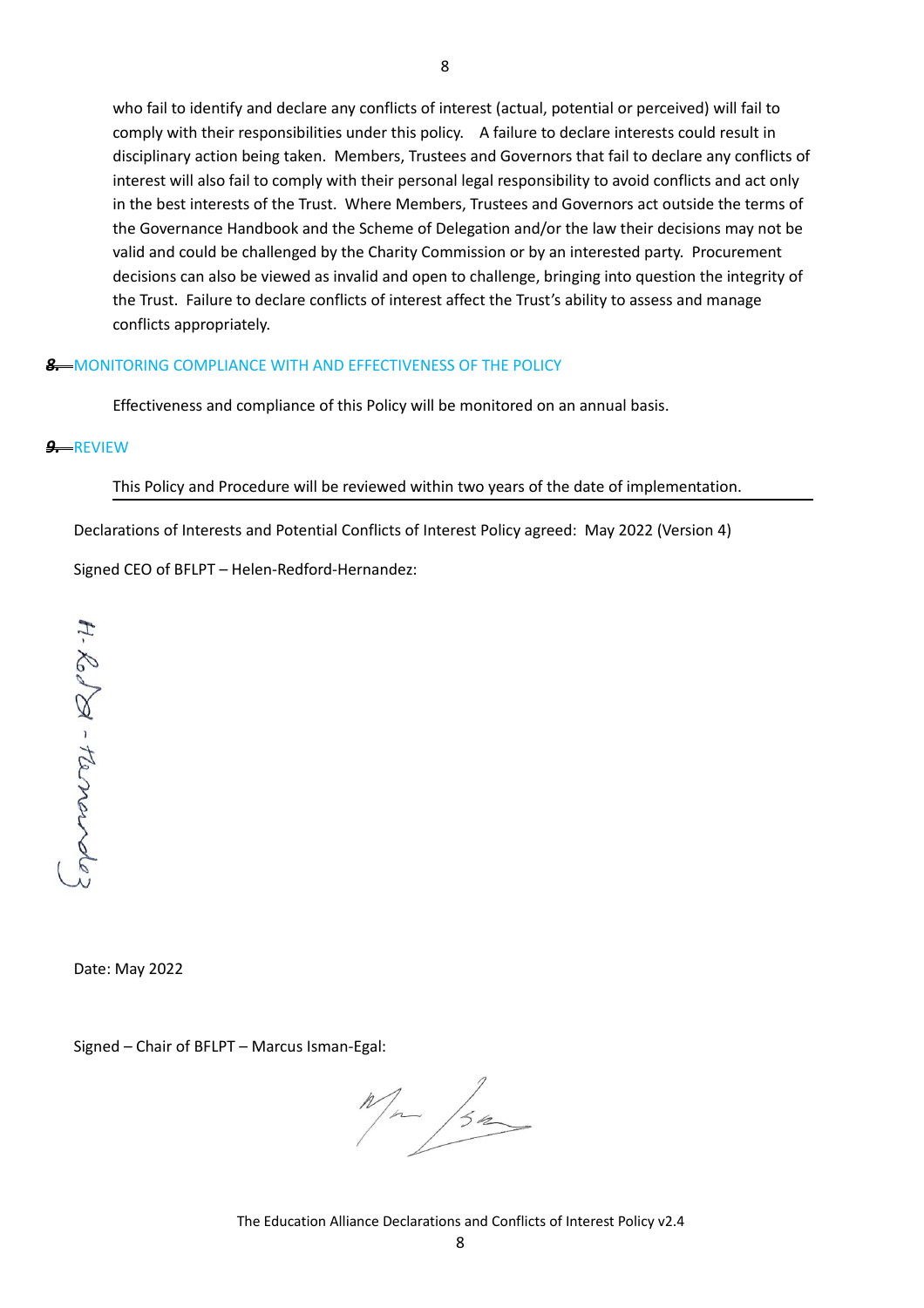Date: May 2022

Declarations of Interests and Potential Conflicts of Interest Policy to be reviewed: July 2023

Created: May 2020 (Version 1) Revised: December 2020 (Version 2) September 2021 (Version 3) May 2022 (Version 4)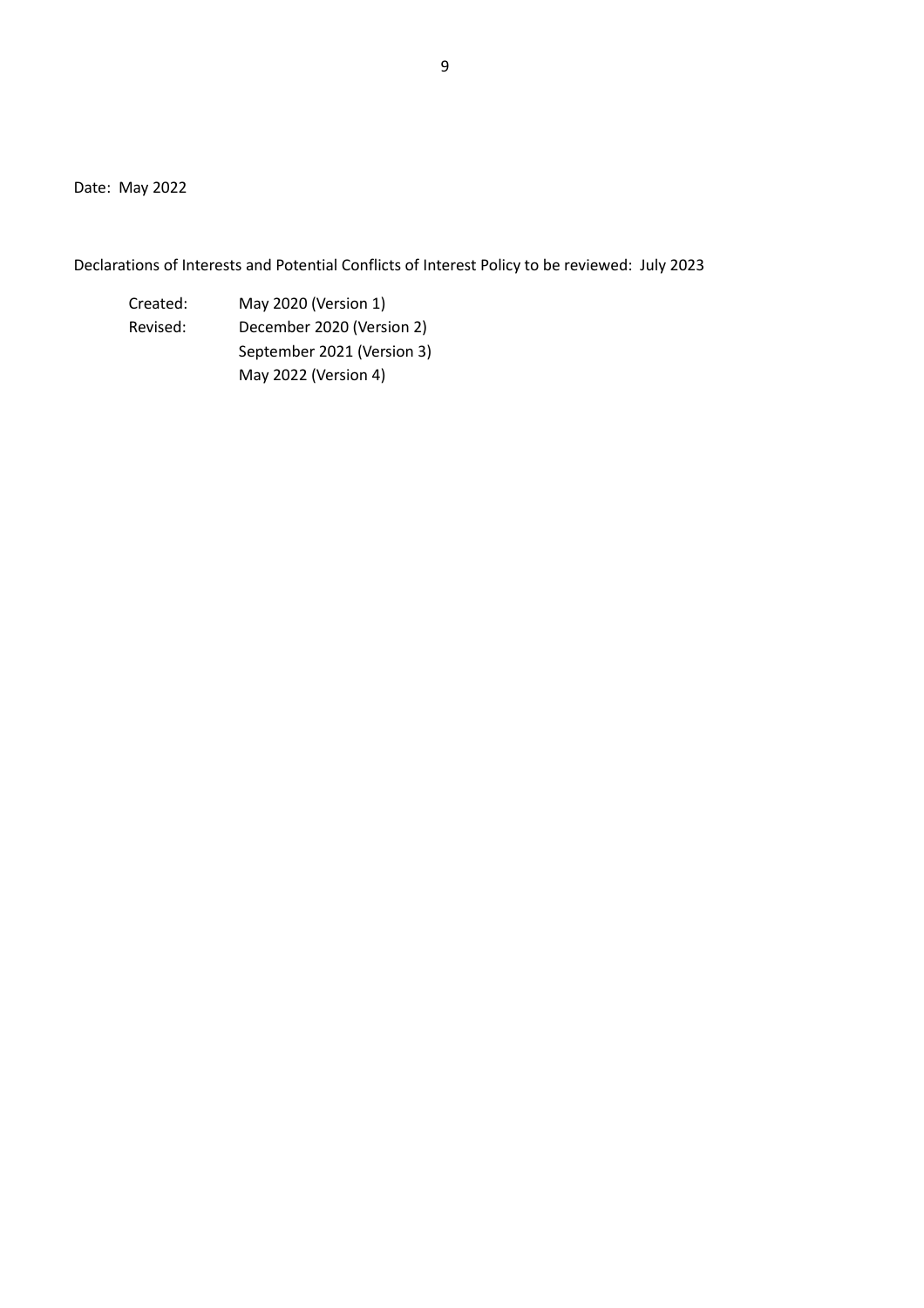

## **Declaration of pecuniary and personal interest**

| Name:                   |  |
|-------------------------|--|
| School:                 |  |
| <b>Position:</b>        |  |
| $\mathsf I$ (full name) |  |

(delete below as appropriate)

CEO/Member/Trustee/Company Secretary of Brighter Futures Learning Partnership Trust **or** the contract of the contract of the contract of the contract of the contract of the contract of the contract of the contract of the contract of the contract of the contract of the contract of the contract of the contr

Employee / Local Governing Board member of (school name) \_\_\_\_\_\_\_\_\_\_\_\_\_\_\_\_\_\_\_\_\_\_\_ declare that I hold the following personal and/or pecuniary interest(s):

| <b>Pecuniary interests</b>                                                                                                                                                                                 | Please provide details of the interest |
|------------------------------------------------------------------------------------------------------------------------------------------------------------------------------------------------------------|----------------------------------------|
| <b>Current employment</b>                                                                                                                                                                                  |                                        |
| Businesses (of which I am a partner<br>or sole proprietor)                                                                                                                                                 |                                        |
| Company directorships - details of<br>all companies of which I am a<br>director                                                                                                                            |                                        |
| Charity trusteeships - details of all<br>companies of which I am a trustee                                                                                                                                 |                                        |
| Membership of professional bodies,<br>membership organisations, public<br>bodies or special interest groups of<br>which I am a member and have a<br>position of general control<br><b>or</b><br>management |                                        |
| Gifts or hospitality offered to you by<br>external bodies while acting in your<br>position as a Governor/ Trustee/<br>employee and whether this was<br>declined or accepted in the last 12<br>months       |                                        |
| Contracts offered by you for the<br>supply of goods and/or services to<br>the trust/school/UTC                                                                                                             |                                        |
| Any other conflict                                                                                                                                                                                         |                                        |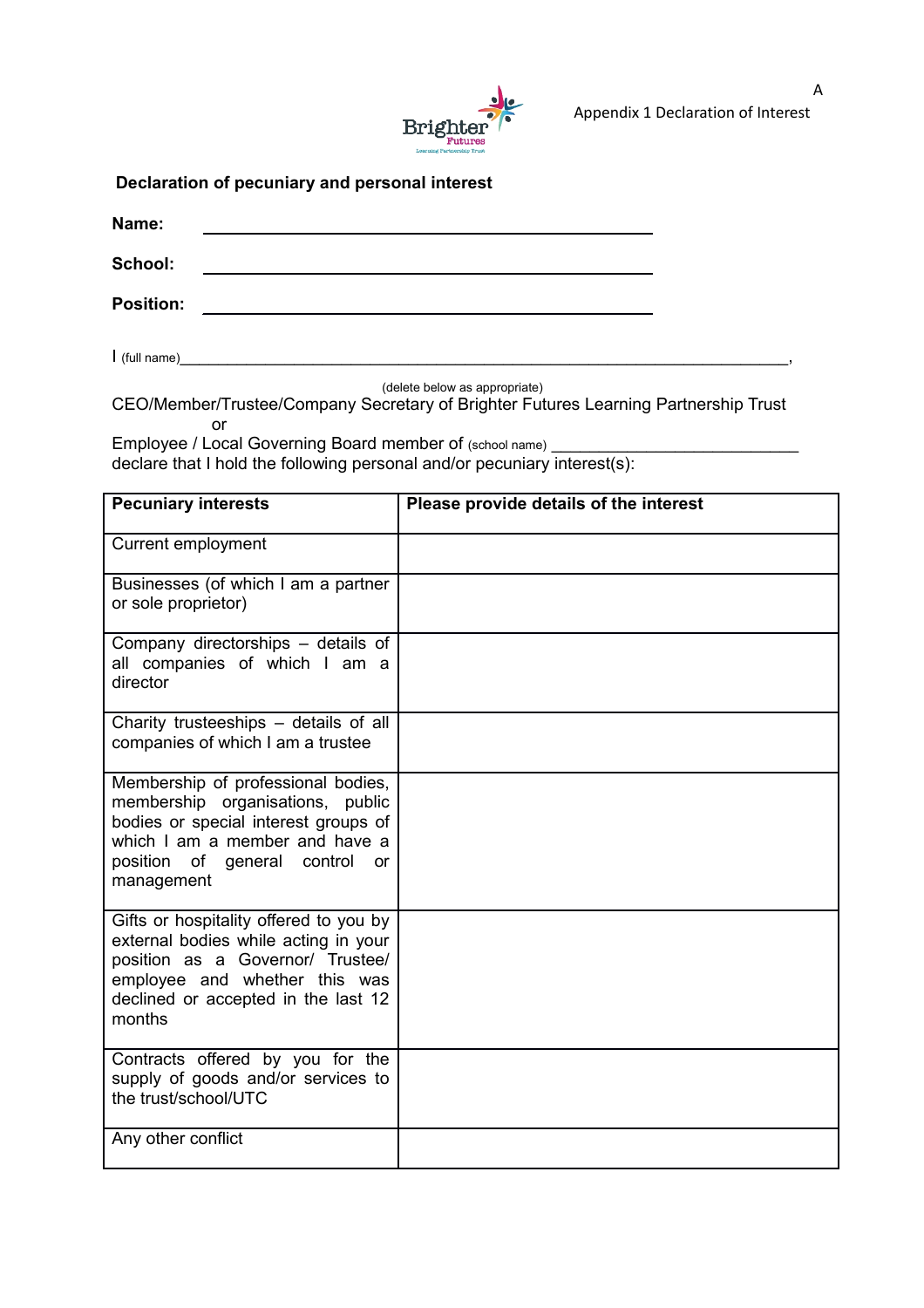| <b>Personal</b><br>interests                                                                         | <b>Name</b> | Relationship<br>to me | Organisation | <b>Nature</b><br>interest | <b>of</b> | the |
|------------------------------------------------------------------------------------------------------|-------------|-----------------------|--------------|---------------------------|-----------|-----|
| Immediate family/<br>close connection<br>to Governor/<br>Trustee/employee                            |             |                       |              |                           |           |     |
| Company<br>directorships or<br>trusteeships of<br>family/close<br>connections to<br>Governor/Trustee |             |                       |              |                           |           |     |

**If you are a Governor or Trustee of any other schools and/or academies, please provide details below:**

**Name of school/academy: Position held: Date appointed/ elected to post: Date of termination of post:**

To the best of my knowledge the information supplied above is correct and complete. I understand that it is my responsibility to declare any conflict of interest/loyalty, business or personal that relates directly or indirectly, to myself or any relation in any contract, proposed contract or other matter when present at a meeting at the school/UTC where such contract or matter comes under consideration. I understand that I must withdraw from any meeting during the discussion of such contract or matter and must not vote in respect of it.

I agree to review and update this declaration annually and give consent for the information provided to be used in accordance with the Trust's conflicts of interest policy.

| Signed: |  |  |  |
|---------|--|--|--|
|         |  |  |  |
| Date:   |  |  |  |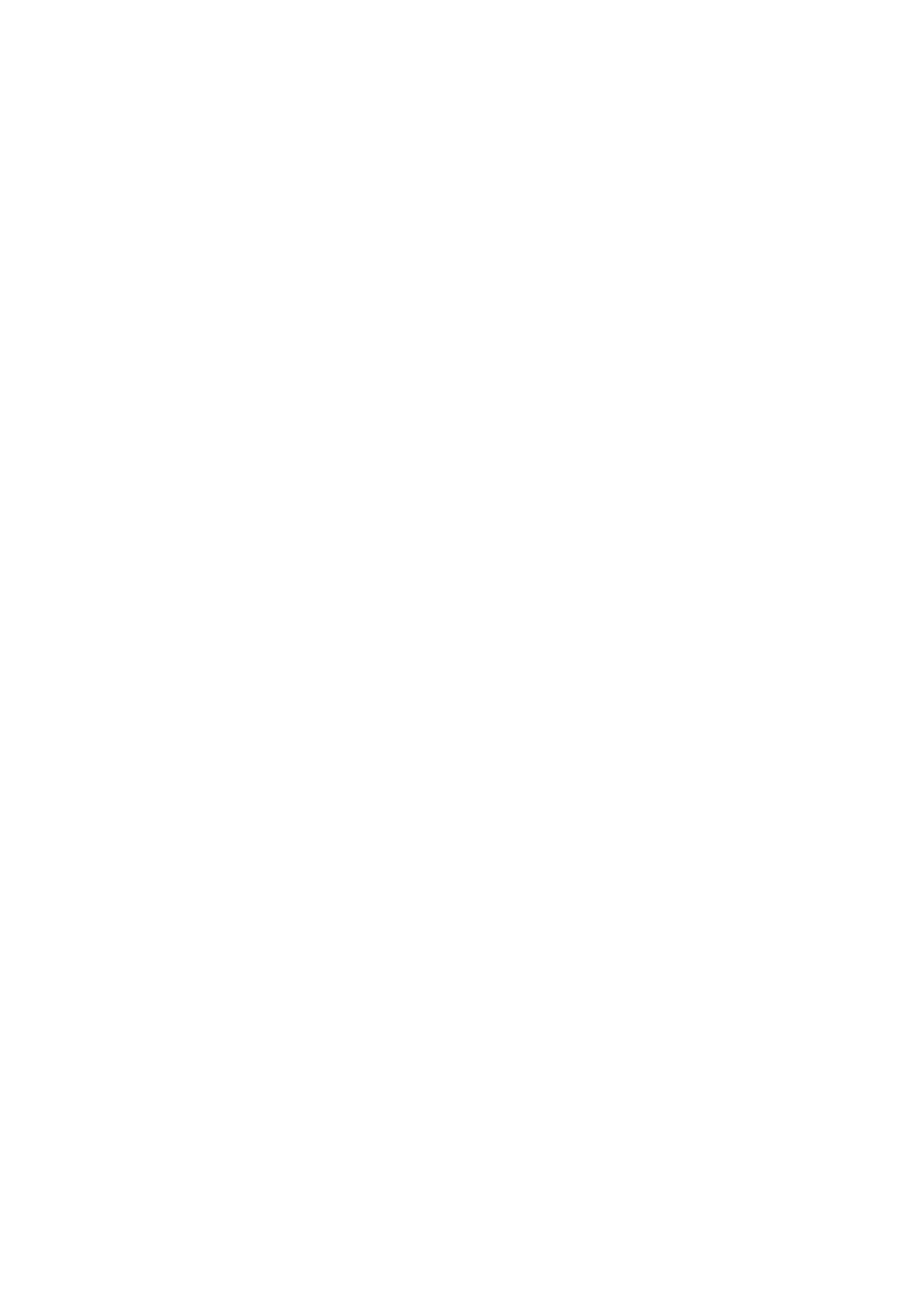#### **Guidance notes**

Governors, Trustees and staff have a legal duty to act only in the best interests of their establishment. Where a situation arises in which they cannot do this due to a personal interest they have, steps should be taken to identify, prevent and record the conflict. This ensures Governors, Trustees and staff are acting in the best interests of the Trust. In the declaration above, you must provide details relating to:

- Your ownership or partnership of a company or organisation which may be used by the trust/school/UTC to provide goods or services;
- Goods or services you offer which may be used by the trust/school/UTC;
- Any close relation you have to someone who satisfies either of the above;
- Any close relationship you have to someone who is employed by the trust/school/UTC.

Declaring your conflicts of interest is a legal requirement within the School Governance (Roles, Procedures and Allowances) (England) Regulations 2013 and for academies, in the Articles of Association and Academy Trust Handbook. However, making an annual declaration does not remove your requirement to make an oral disclosure of the interest and temporarily leave any meeting, where the interest is relevant to something being discussed.

#### **Pecuniary interests**

Generally, individuals should not participate in any discussions in which they may directly or indirectly benefit from a pecuniary interest, except where the relevant authority has authorised this i.e. legislation for maintained schools or articles of association for academies. A direct benefit refers to any personal financial benefit and an indirect benefit refers to any financial benefit you may have by virtue of a relationship to someone who stands to gain from a decision of the governing board. Both direct and indirect interests must be declared.

#### **Non-pecuniary interests (Conflicts of loyalty)**

There may be a non-pecuniary interest whereby the individual does not stand to gain any benefit but a declaration should still be made. For example, this might be where an individual has a family member working in the school/UTC. While they might not benefit personally, their judgment could be impaired if something was brought up that would affect the family member.

#### **Handling the conflict**

The trust must make a decision as to whether or not they should take steps to remove the conflict by:

- Not pursuing the course of action it relates to; or
- Proceeding with it in an alternative way which does not give rise to conflict; or
- Not appointing the individual in question or seeking to secure their resignation.

During meetings, the following should be recorded:

- The nature of the conflict:
- Which individual(s) it relates to;
- Whether a declaration was made in advance of the meeting;
- A brief overview of what was discussed;
- Whether the individual(s) withdrew from the meeting;
- How the trust made the decision in the best interests of the establishment.

The School and Early Years Finance (England) Regulations 2013 provide for local authority financing schemes to keep a register of pecuniary interests for the Trustees, Governors and staff of schools. The register should be reviewed annually by the clerk to the governing body but any new interest or ceased interest, should be reported to the clerk as and when they occur. Upon completion, this signed form should be given to the Clerk of Governors whose responsibility it is to keep a register of all interests and review it annually. You can find NGA's model conflict register on the [NGA's website.](http://www.nga.org.uk/Guidance/Legislation,policies-and-procedures/Model-Policies/The-Register-of-Governors-Business-Interests.aspx)

The Charity Commission has produced [guidance on dealing with conflicts of interests](https://www.gov.uk/government/publications/conflicts-of-interest-a-guide-for-charity-trustees-cc29) which may be useful, even for schools that do not have charitable status.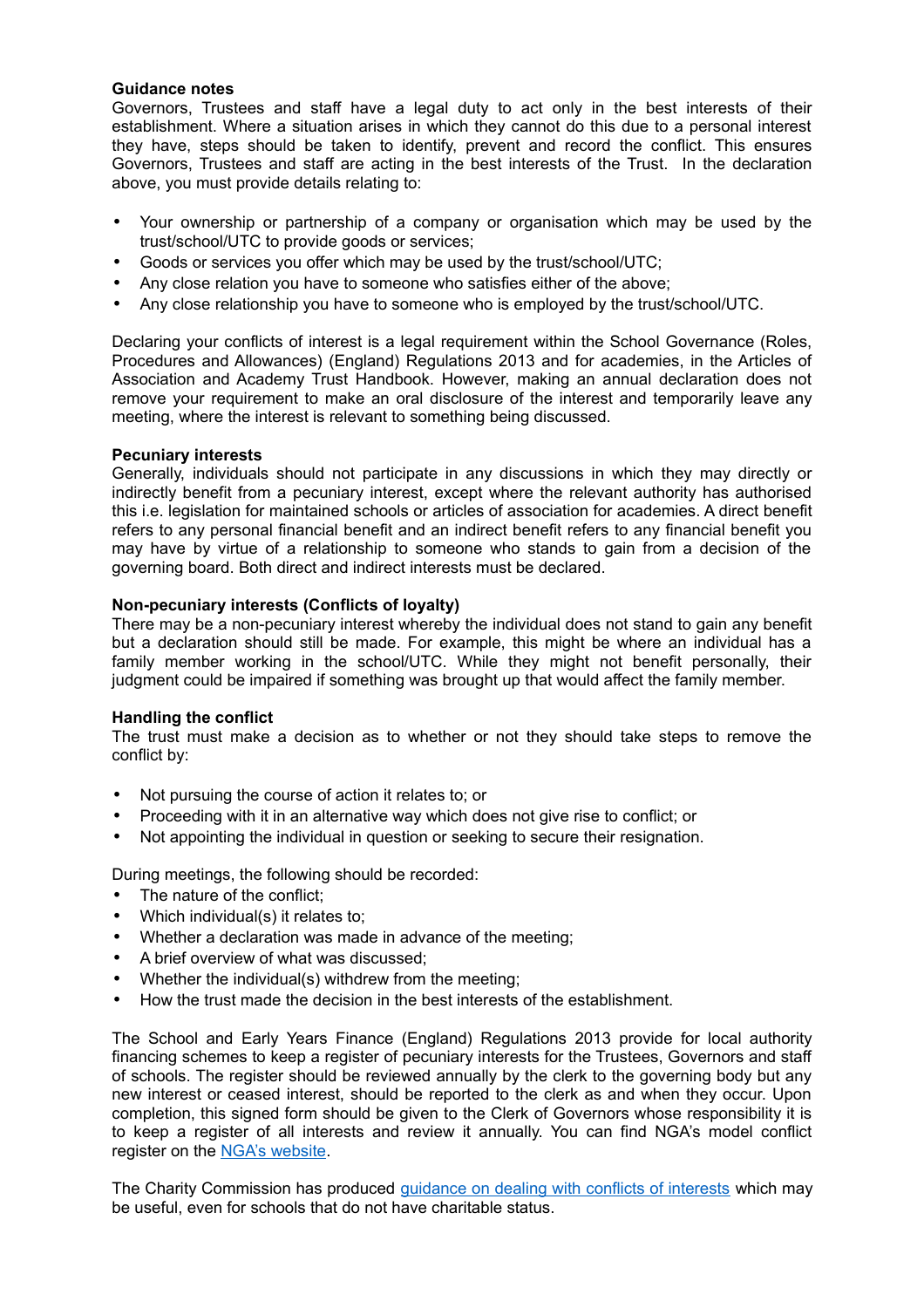## Guide for Assessing Potential Conflicts of Interest

Introduction

- All Members, Trustees and Governors have a legal duty to act only in the best interests of the Trust and conflicts of interest can lead to decisions that are invalid or open to challenge.
- **•** The existence of a conflict of interest does not reflect on the integrity of the affected Member, Trustee or Governor as long as it is addressed properly.
- **•** Each Member, Trustee or Governor, employee, worker and volunteer has an individual personal responsibility to declare conflicts of interest, which affect them, and the Board should have strong systems in place to enable the identification of conflicts of interest.
- **•** In most cases, conflicted Members, Trustees or Governors will declare their interest at an early stage and, in most cases, withdraw from relevant meetings, discussions, decision-making and votes.
- Individual Members, Trustees or Governors who fail to identify and declare conflicts of interest will fail to comply with their personal legal responsibility to avoid conflicts of interest. A conflict of interest exists even where there is the possibility that a trustee's personal or wider interests could influence the trustee's decision-making. Even the perception that there is a conflict of interest can damage the charity.
- Conflicts of interest relate to an individual's personal interests and the interests of those connected to them.
- This process ensures individuals and the Trust explicitly undertake their respective duties in declaring and understanding any potential, actual or perceived conflicts of interest.
- Connected parties include family, relatives and business partners of a trustee as well as businesses in which a trustee has an interest through ownership or influence.

| <b>Question Areas</b>                            |
|--------------------------------------------------|
| How do you know the individual/organisation?     |
|                                                  |
|                                                  |
|                                                  |
|                                                  |
| How long have you known him/her?                 |
|                                                  |
|                                                  |
|                                                  |
| In what capacity and has this changed over time? |
|                                                  |
|                                                  |
|                                                  |
|                                                  |
|                                                  |
|                                                  |
|                                                  |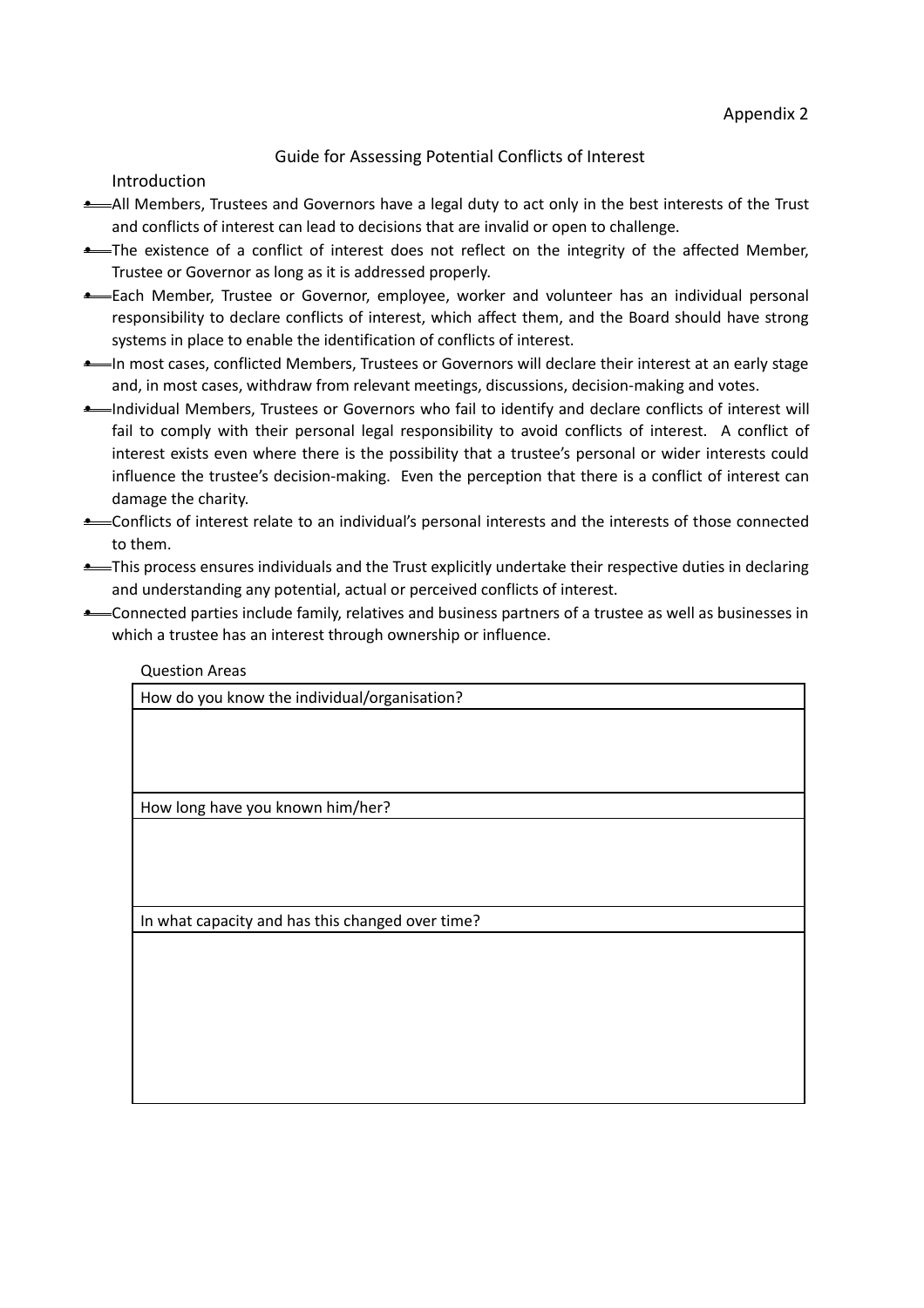Do you have any actual or potential conflict of interest/loyalty regards the individual or any organisation that links you with them?

Example 1: Have you worked or do you undertake any work for the individual or any organisation s/he is associated with?

Example 2: Is there an association between your company and the individual or any organisation s/he is associated with?

Example 3: Are you connected to the individual or any organisation s/he is associated with from a voluntary or remunerated position?

Example 4: Are you a member of a body or a mutual organisation, including a political party that has associations with the individual or any organisation s/he is associated with?

Example 5: Have you, your company or any connected parties invested in any organisation the individual is or has been associated with?

Example 6: Have you, your company or any connected parties received actual or offered gifts or hospitality (declined or accepted) from either the individual or any organisation s/he is associated with?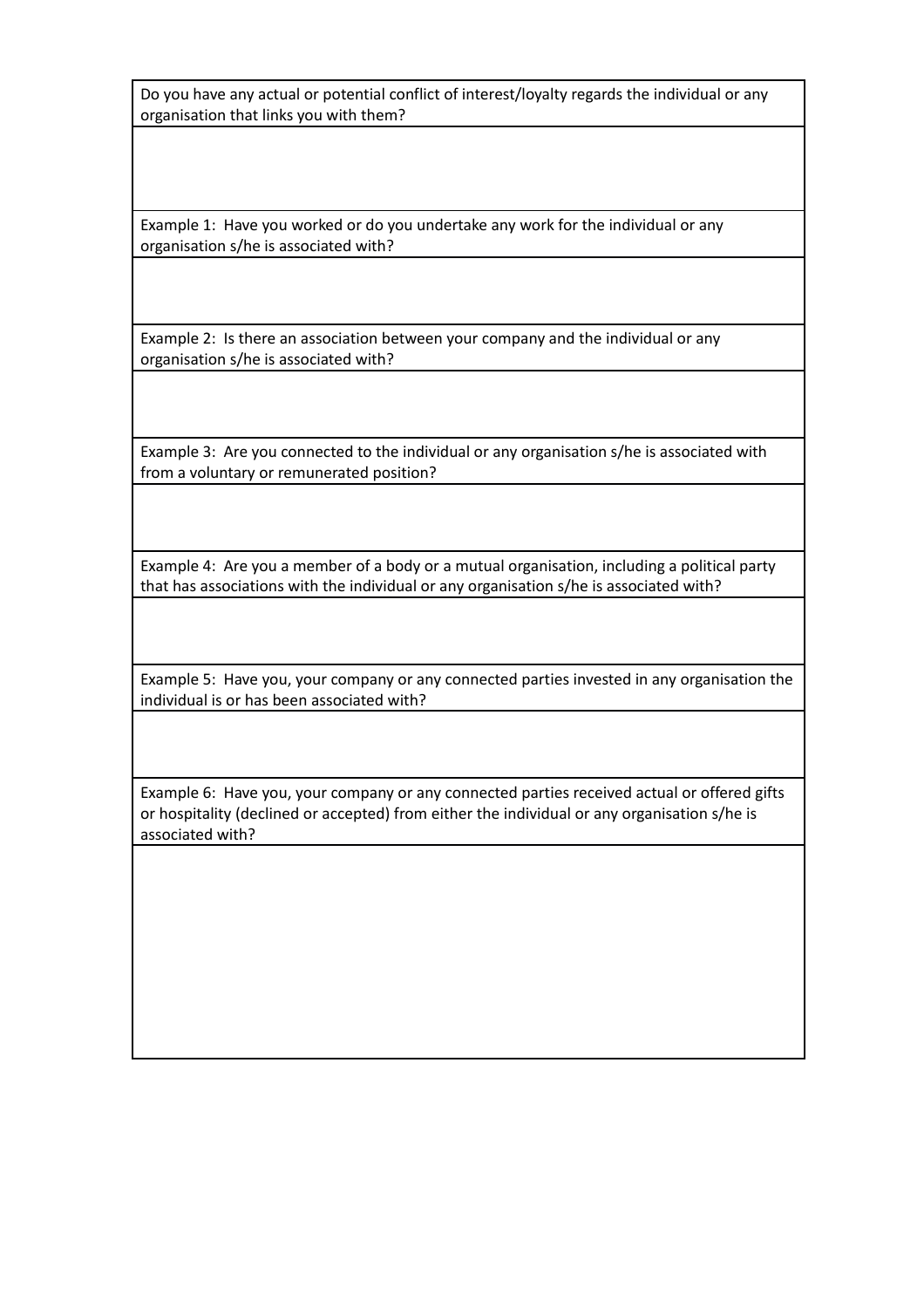Example 7: Do you or any connected parties have any association with the individual or any organisation s/he is or has been associated with that could create an actual or perceived conflict of interest?

Any additional comments:

Signed by Member, Trustee or Governor:

Date: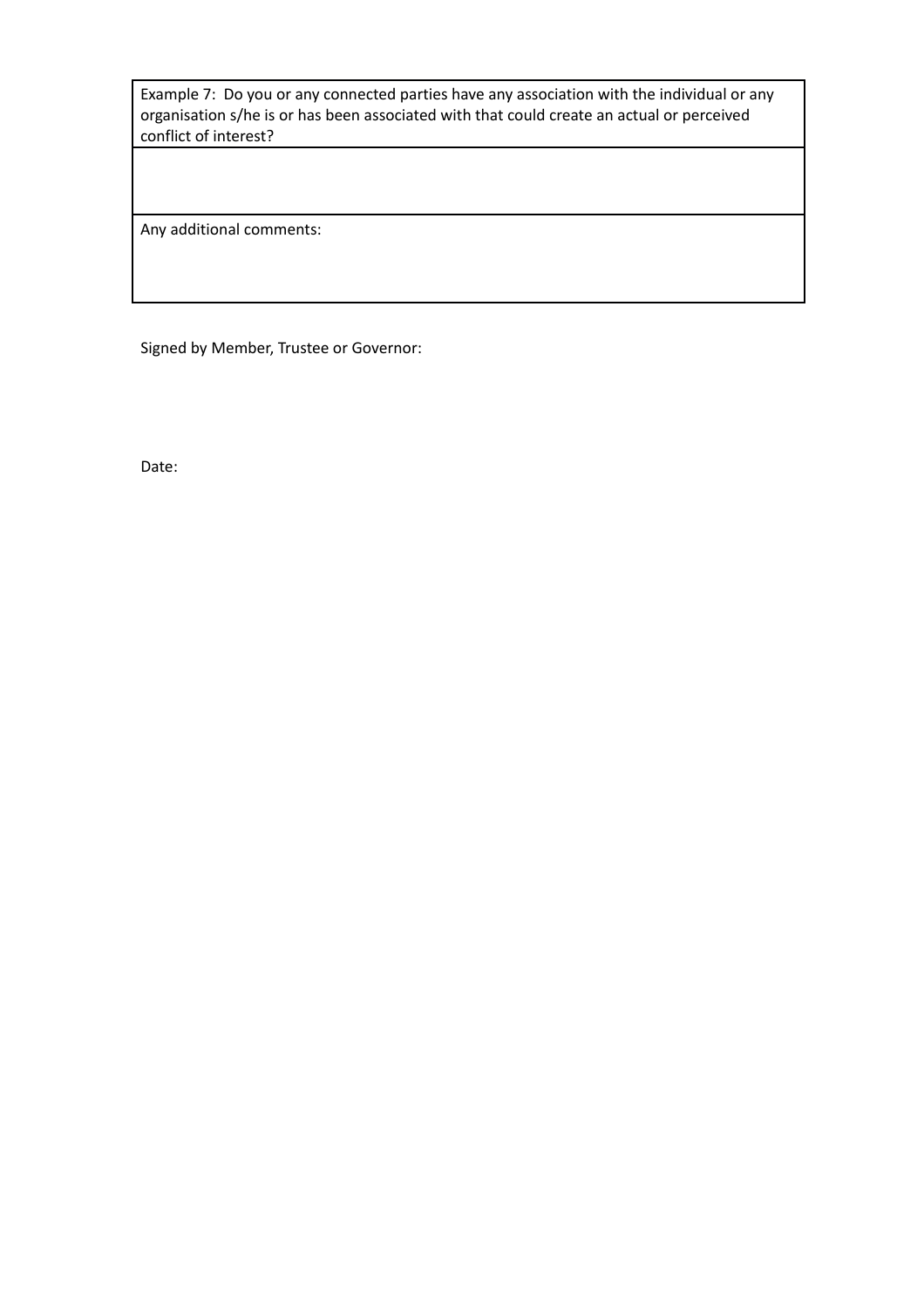# **Brighter Futures Learning Partnership Trust: Register of Interests Appendix 3** Appendix 3

## **September 2022 – August 2023**

| Name | <b>Member</b><br><b>Trustee</b> | <b>Declaration</b> | <b>Trust Committees</b> | <b>Date of Declaration</b> | <b>Updated</b> |  |
|------|---------------------------------|--------------------|-------------------------|----------------------------|----------------|--|
|      |                                 | $\bullet$          |                         |                            |                |  |
|      |                                 | $\bullet$          |                         |                            |                |  |
|      |                                 | $\bullet$          |                         |                            |                |  |
|      |                                 | $\bullet$          |                         |                            |                |  |
|      |                                 | $\bullet$          |                         |                            |                |  |
|      |                                 | $\bullet$          |                         |                            |                |  |
|      |                                 | $\bullet$          |                         |                            |                |  |
|      |                                 | $\bullet$          |                         |                            |                |  |
|      |                                 | $\bullet$          |                         |                            |                |  |
|      |                                 | $\bullet$          |                         |                            |                |  |
|      |                                 | $\bullet$          |                         |                            |                |  |
|      |                                 | $\bullet$          |                         |                            |                |  |